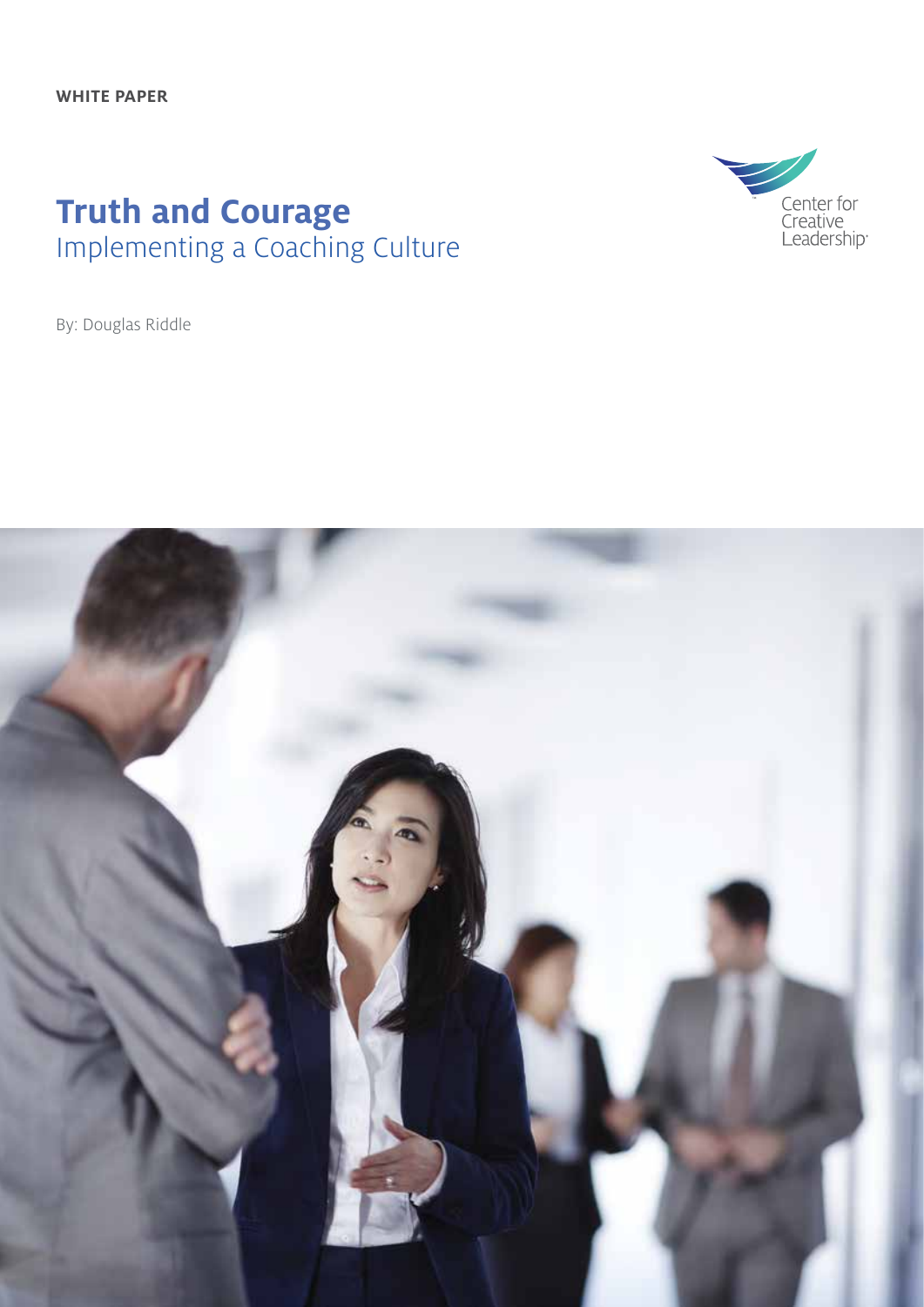

### **Contents**

| Introduction                                            | 1                 |
|---------------------------------------------------------|-------------------|
| What Is This Thing, Culture?                            | 2                 |
| Why a Coaching Culture?                                 | 3                 |
| What Are the Practical Expressions of Coaching Culture? | 4                 |
| What Are Unhelpful Assumptions about Coaching Culture?  | 6                 |
| So, What Does Work?                                     | 7                 |
| So, Where to Begin?                                     | 11                |
| How Do We Extend?                                       | $12 \overline{ }$ |
| Implementing a Coaching Culture                         | 14                |
| About the Author                                        | 17                |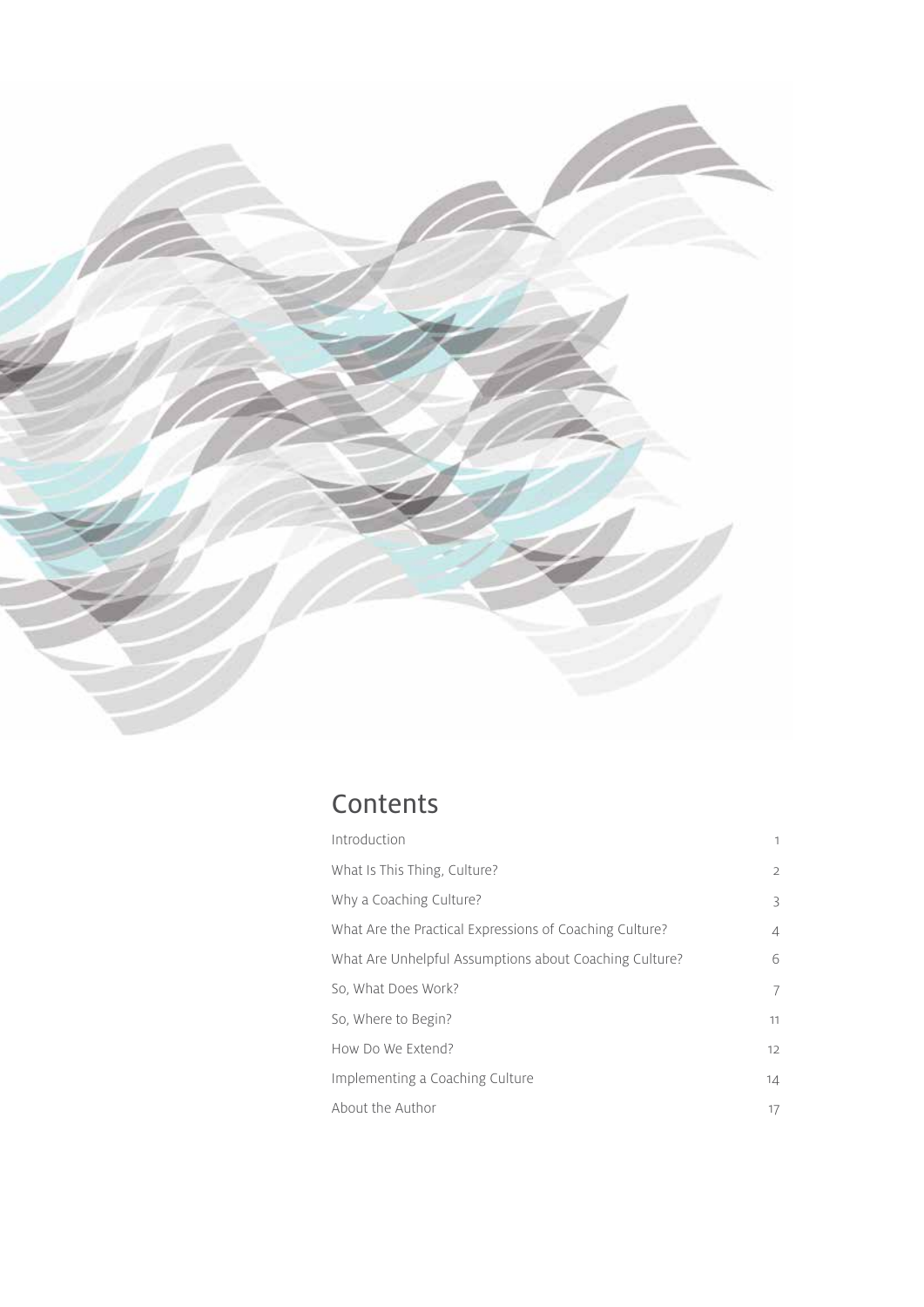# **Introduction**

Many leaders recognize that coaching is more than a collection of effective techniques. This recognition has led them to strive for a corporate culture that reflects a coaching mindset and the kind of relationships that coachees find liberating.

As many more leaders have experienced the benefits of coaching (by professional coaches or mentors) the appeal has expanded dramatically and so has the demand for interventions that can deliver this kind of culture. In this paper we will contribute our experiences helping organizations shape their climate and culture to reflect the implicit values of coaching relationships.

Leaders whose organizations have learned to adapt to rapid, turbulent change have developed an obsession with getting the culture and cultures within their organizations right. Culture and its expressions shape the practical and emotional environment in which we work, and influences the ways organizations accomplish their goals.

More powerful than strategy and more persistent than vision, the culture and cultures of an organization affect who stays, who leaves, and how we deal with each other. It is the environment that enables performance or subverts it.

**You will never exceed the limits culture sets on your work together because culture, like the air we breathe, is everywhere and touches everything.**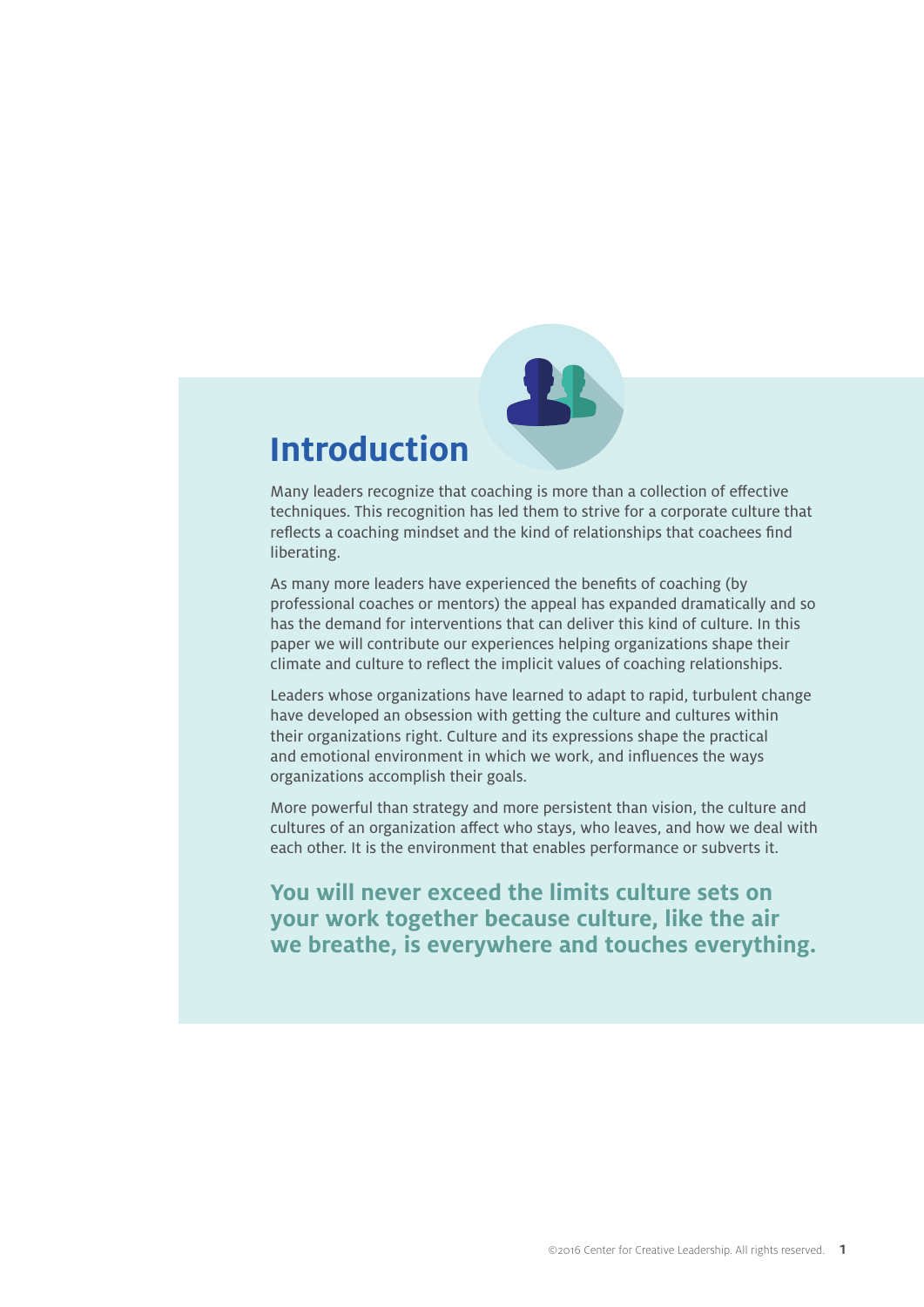

# **What Is This Thing, Culture?**

For our purposes, a group or organizational culture is expressed in the (mostly unwritten) rules about how we behave, communicate, relate, and belong, or not. They are experienced in the judgments groups make about who "fits." They are the freight of group norms, group identity, patterns of ritual and habit, shared judgment, and they are experienced in the microscopic interactions we have with each other moment to moment.

**In this paper, we speak about culture and cultures because in any given organization there coexist a dominant organizational culture as well as unique sub-unit cultures.**

Think about the differences between your sales group and your information technologists, for instance.

We do not intend to step into the swirling debate about the different definitions of culture or the criticism of the concepts as they have emerged in business environments. Instead, we will carve off a little practical corner and focus on how you may influence a particular organizational culture to reflect more of the values implicit in coaching relationships; to wit: a coaching culture.

We're calling it a culture of truth and courage because a coaching mindset is necessary to ensure honest communications that avoid alienating and discouraging people. Leaders with coaching skills and a coaching frame of reference can engage their people and each other, speaking the truth, and eliciting involvement from those around them. In the absence of a culture shaped by coaching mindsets and values, the truth often goes unspoken, change only happens when a crisis takes place, and courage is a rare quality.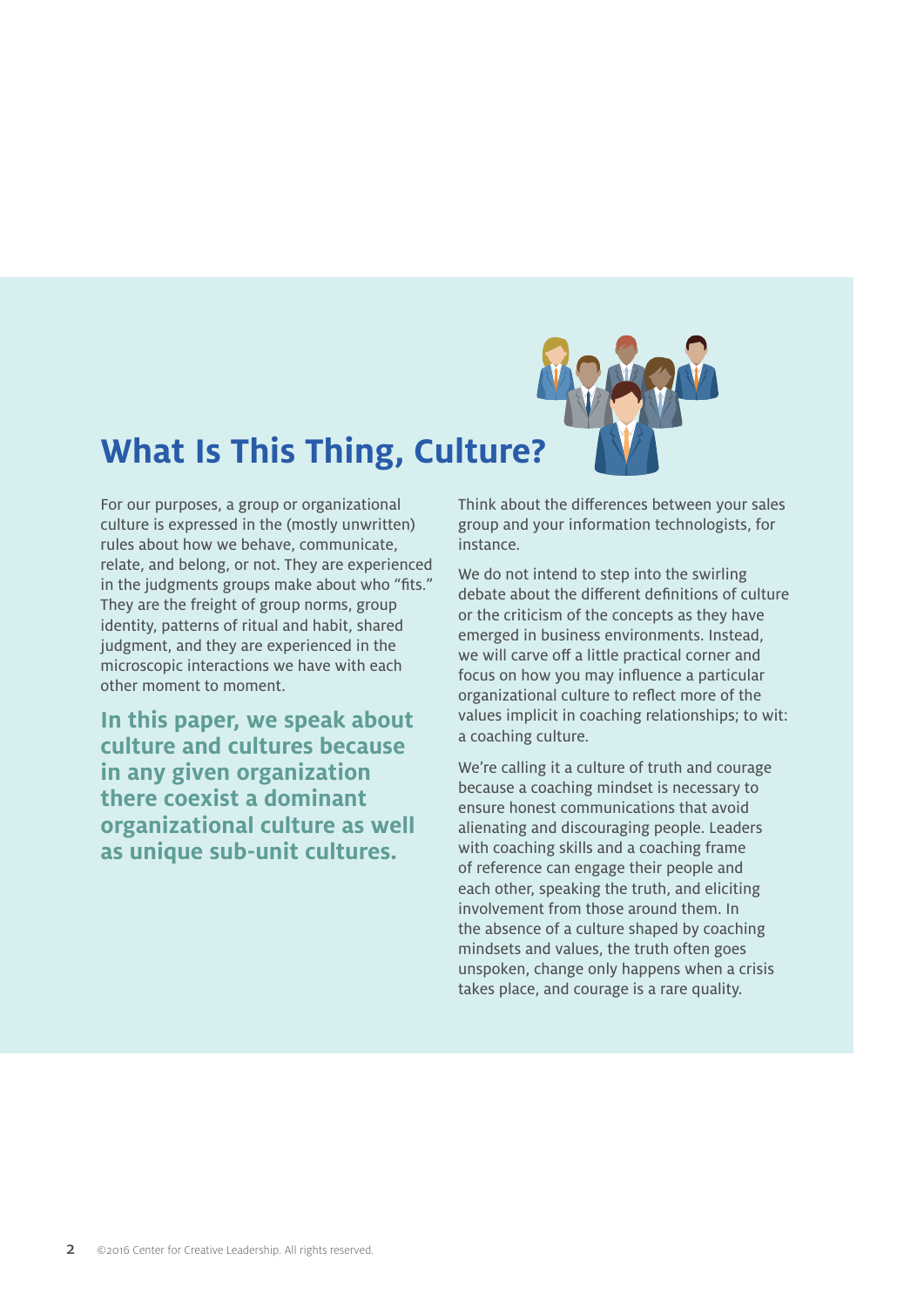

# **Why a Coaching Culture?**

Coaching is most well-known as a collection of techniques or a professional service, but beneath the prominent public face are key assumptions and a philosophy of human change, accomplishment, and well-being. Coaches ask questions, encourage exploration, reluctantly advise, and show welldeveloped listening and feedback skills. These are the superficial manifestations of a view of human relations that radically embraces the competence of each person. A coaching view affirms that by inspiring discovery, reflection, and persistence in another person, that person becomes capable of significantly greater achievement, deeper and broader thinking, and more consistent expression of their values over time.

We have all experienced relationships that inspired us and suffered under others that demoralized us. Consistently, the qualities associated with coaching, such as deep self-awareness, genuine interest and caring expressed through curiosity, open questioning, and listening, are the ones that energize us and generate creativity and commitment.

Part of the power of coaching is that it gives a mechanism for leaders to balance toughness of mind with consideration for the emotional climate of those they lead. Coaching is mostly about getting to the truth, but what makes it powerful is its assumption that the recipients of uncomfortable truths can and will change. Coaching never misleads others about the consequences of their actions, choices, and relationships. Coaching is about discovering the whole truth, facing the tough issues, and creating a liberating space for improvement.

Coaching culture is not just "doing coaching." It's having the conversations that may not usually happen—across functions, across levels—to make sure we understand and can act in ways that amplify collaboration, agreement, and alignment.

To make this more explicit, we will first describe different kinds of situations in which coaching may be valuable. These are not programs, but illustrations of how a coaching mindset shapes many kinds of conversations needed for vibrant organizational cultures. We will call these practical expressions of coaching culture.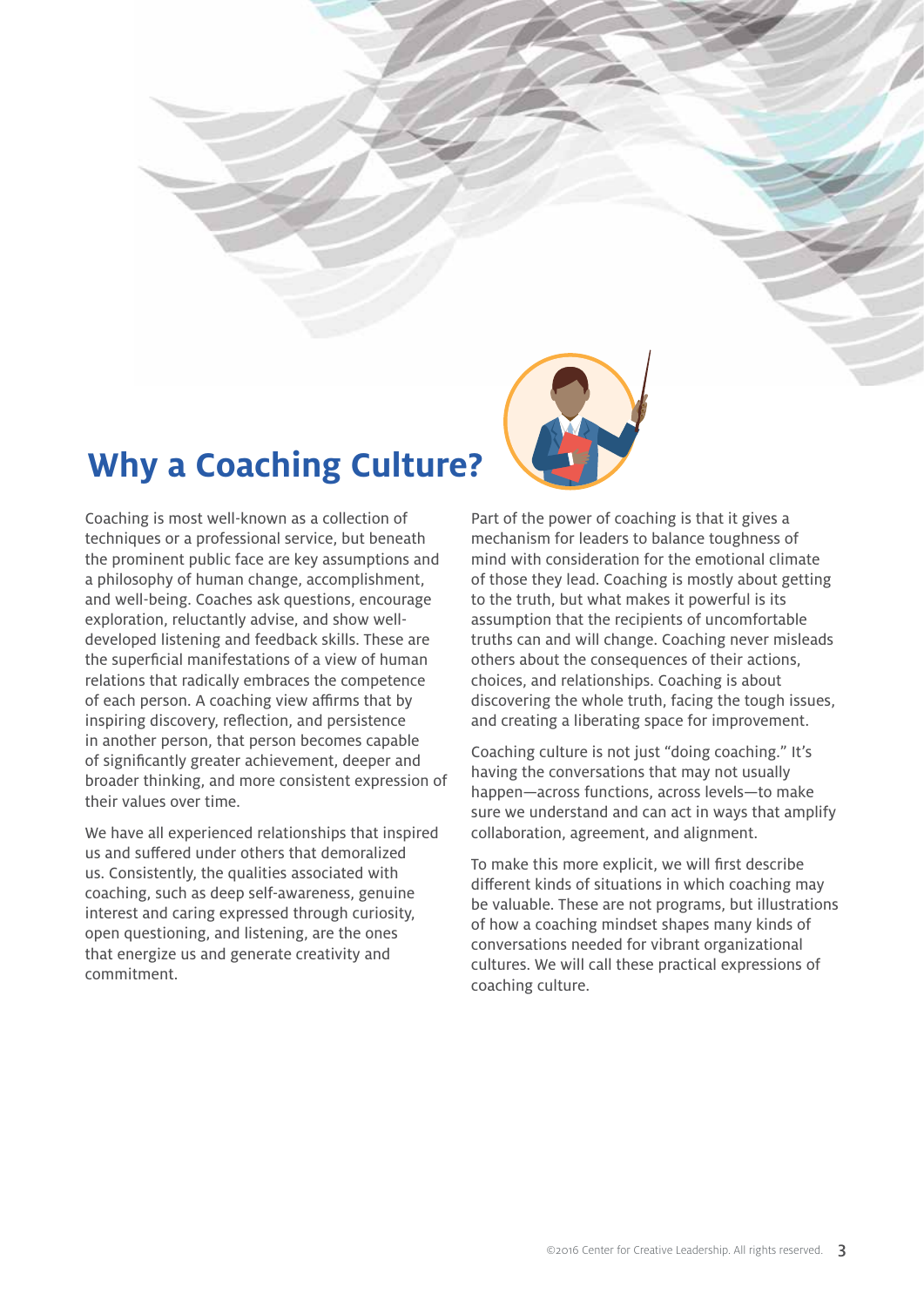# **What Are the Practical Expressions of Coaching Culture?**

In order to make it clear that coaching is not just the practice of formal coaching "sessions" characteristic of executive coaching around the world, let us consider several modes of practice. These are situations in which a coaching approach can yield value:

#### **COACHING IN THE MOMENT**

Even a conversation that lasts 30 seconds or 2 minutes can be shaped by a coaching mindset. It starts with involving the other person for understanding and hearing their thinking. When a leader asks a question that can't be answered "yes" or "no" then the exchange can become productive. In a culture dominated by a coaching mindset, leaders convey their commitment to understand the viewpoint and intentions of others, create a common understanding, and are aligned on what action will take place. These take place in hallways and across tables and desks throughout the organization. The focus is usually on current temporary problems about performance, relationships, morale, and engagement. The power comes from its balance of support and accountability.

#### **MANAGEMENT COACHING**

Coaching approaches can be used to make normal managerial conversations more productive. Career planning, performance reviews, job scoping, and so on—when coaching thinking is incorporated, these become more collaborative ventures. Consequently, the results are more likely to stimulate repeated action and engagement by those who are required to perform them. Also, all the prescribed conversations within organizational life yield better results when leaders use coaching skills and approach them with a coaching mindset. Similarly, recognizing a coaching opportunity when onboarding new leaders can help the newcomer adapt to the existing culture and practices and begin preparing to make changes in what is already there.

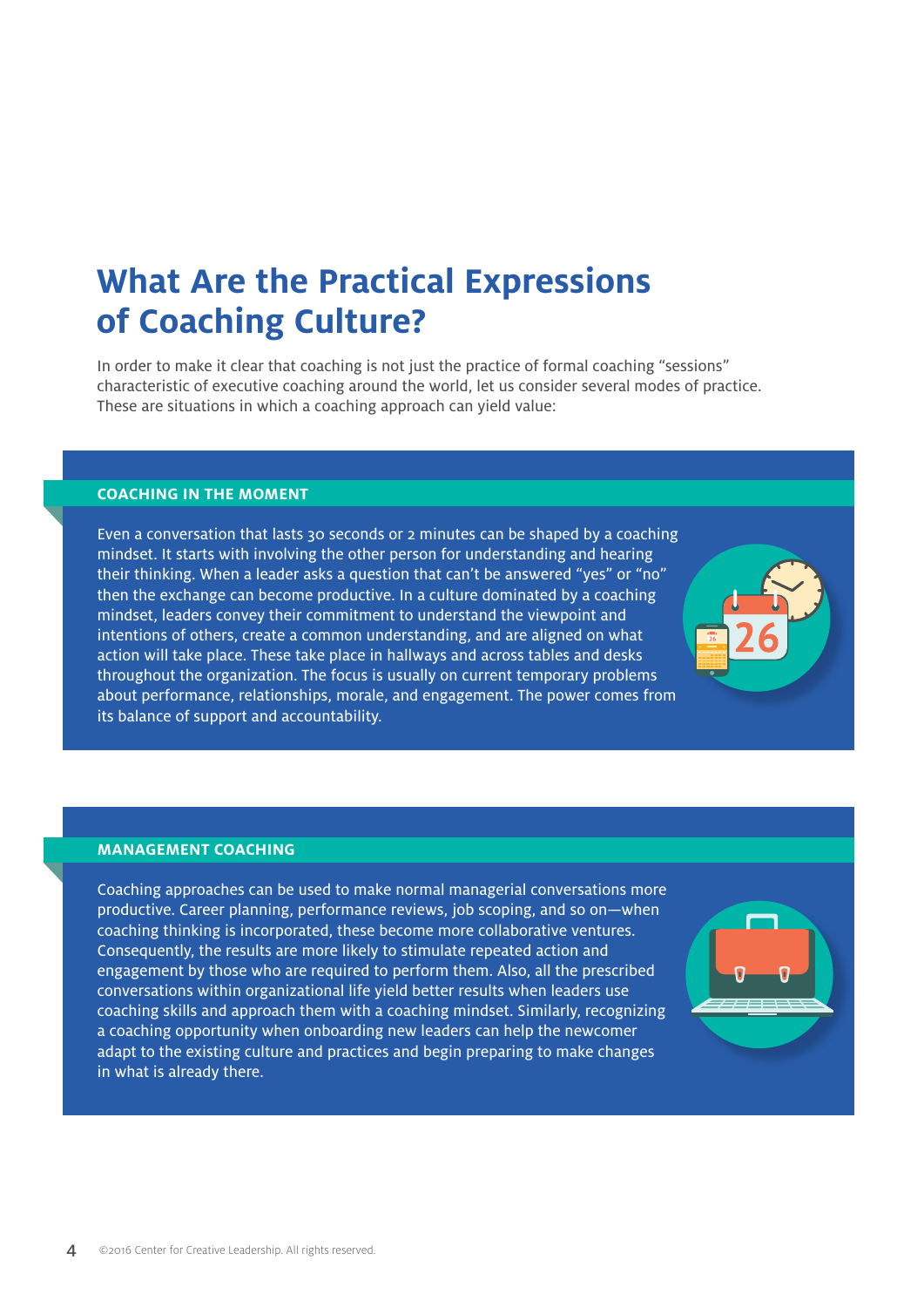#### **MENTORING CONVERSATIONS**

Some mentoring programs are intended only to pass on knowledge from more senior employees to more junior ones, but even in those cases, a mentor who seeks to understand what the mentee already knows and is already using will not be as inclined to pontificate. Most great mentoring depends on coaching skills that generate value through thinking together and mutually exploring alternatives. Teaching is just a small part of the best mentoring relationships.

#### **PROFESSIONAL COACHING**

Executive coaching is the most well-known version of formal coaching. It is often characterized by scheduled sessions with a trained or credentialed professional. In formal coaching, the roles of coach and coachee are clearly identified. It might include formal objectives or goals and measurement of the results of the coaching engagement. Professional coaches may be internal staff or external professionals.

#### **TEAM COACHING**

Coaching is not only an individual process but also can shape how groups work. The emphasis is on using effective practices of group learning and application. This might include ensuring that group members demonstrate respect for each other's contributions by building on what was said by the person who last spoke, for instance. It certainly means that groups and teams spend some time talking about the group identity and obligations to each other and stakeholders on a persistent basis. Also, it involves ensuring that groups address the why and how of what they do and are intentional about group decision processes; conversational strategies for collaboration; identification of where team mind is needed and where individual or autonomous direction is more effective.

It is likely that as more coaching cultures emerge, there will be many more settings in which coaching skills are put to use. We've presented these to ensure that our view of what coaching is broadly reflects a cultural expression.

Our assumption is that you are reading this paper because you think coaching may have something important to contribute to the ways you relate to each other and to your organization. Also, we assume that you are hoping to explore whether it would be worth your while to dedicate time and energy to the daunting task of wrestling your culture toward a more creative, inspirational, and energizing set of practices. We will next do our best to discourage certain obstructive assumptions that clients frequently express, and then turn to how you might plan for important changes in your corporate culture.





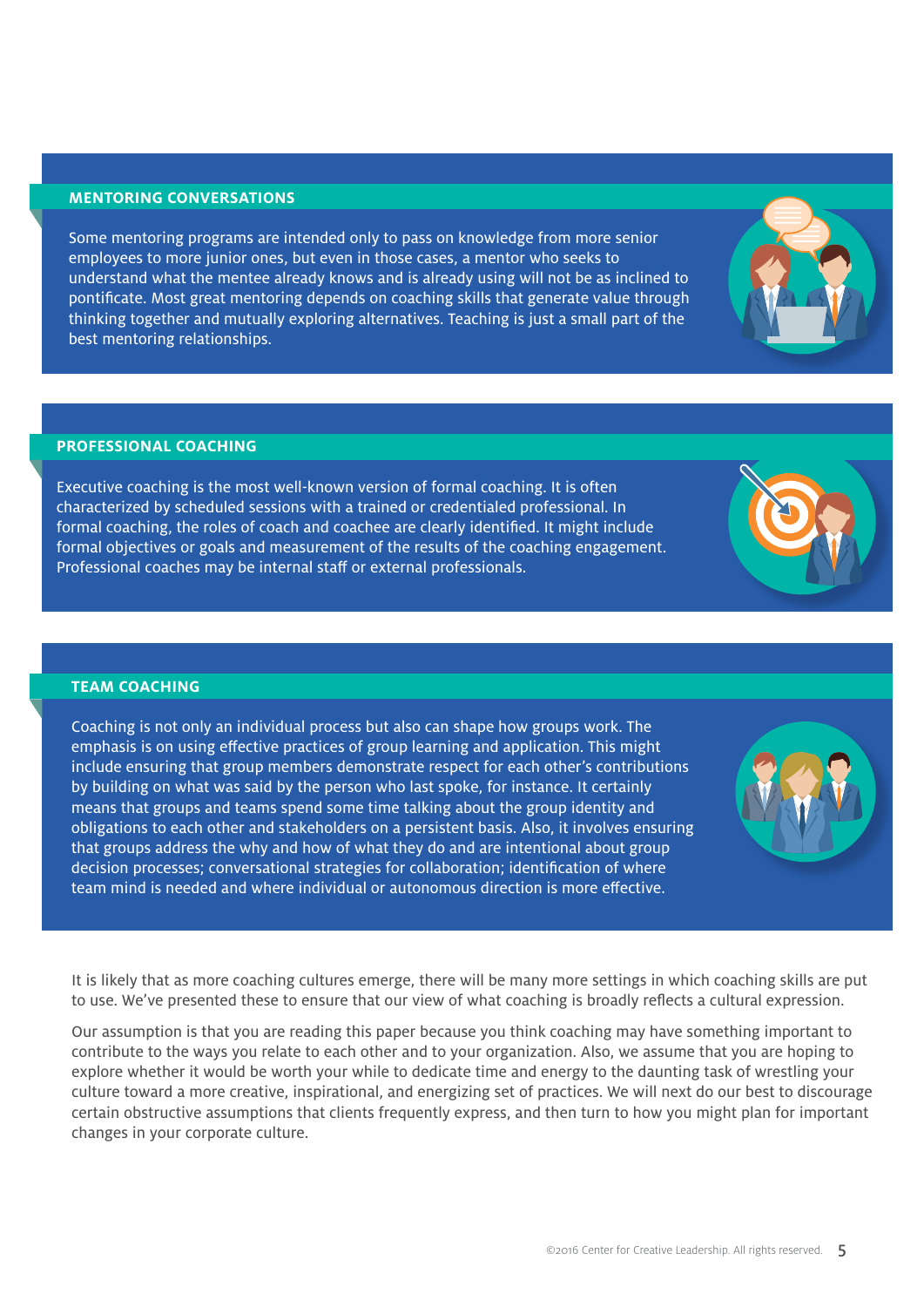# **What Are Some Unhelpful Assumptions about Coaching Culture?**

Some of the assumptions having currency today are not very useful. Let us begin by undermining some of the ideas that can waste effort through misdirection.

The first assumption is that coaching culture is achieved via lots of coaching, as if sheer quantity of programs could change a culture. While many forms of coaching or modalities have benefits, culture change can't be achieved by piling on coaching or by a mass of exposure. Technique is necessary as a beginning place; hence the importance of training and skill development. But we really want the mastery that comes with habitual reliance on new behaviors and the formation of new assumptions.

True culture change is not an accessory that can be clamped onto the current system. It has to touch both formal and informal processes and be embraced because it just works better. Before it can own us, we must own it. Be wary of advisors who just want to sell lots of coaching rather than engaging in the "inside-out" work of culture change.

The second useless assumption is that changing to a coaching culture can be the flavor of the month. Changing culture is hard, demanding, and costly. It takes time. It's not easy, and efforts to change culture can go wrong very easily. In particular, it is seductive to substitute a set of techniques for genuine engagement and respect, but most people can tell that it is false. The glittering possibility of an inspiring, creative, and humane workplace attracts us, but overly optimistic pictures can blind us to ineffective approaches.

### **It's best to think of this kind of culture change using metaphors like farming.**

Farming implies starting small, planting many seeds, and being willing to nurture the process through multiple stages. You will find on page 15, a graphic that illustrates how CCL approaches questions of getting culture right.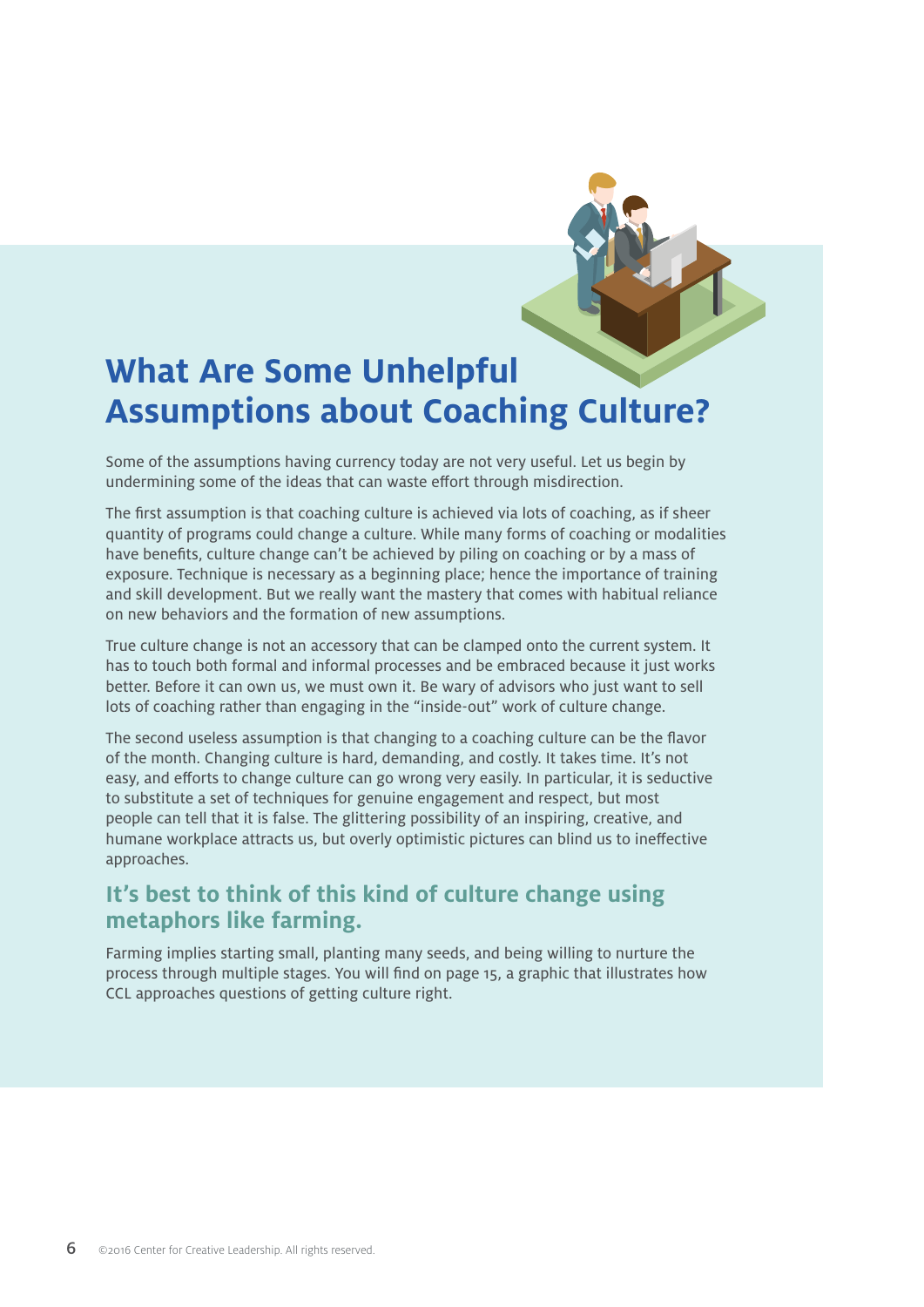

The most successful examples show some common elements, although in no set order. Like all meaningful and sustainable change, this will be initiated in a variety of ways at different levels and in different functions of the organization.

These initiations will often fall into phases that represent the perfusion of coaching mindsets and behaviors throughout the organization, but there is no template that can be copied. It must be invented in your own place relying on the rich complexities of the people, history, and life of your community. Culture change is always a customized process, requiring deep knowledge of what has worked in concert with perceptive adaptability.

#### **PHASE ONE.**

For example, it is pretty common that the first phase of a more substantial change begins with some combination of formal and informal uses of coaching and the commitment of an advocate or champion of coaching. Nearly every organization of which we're aware has had some experience of coaching. Most often, it is some form of executive coaching by a professional coach. These experiences have often had significant impact on the leadership capabilities of those individuals and teams who have used them.

As a result there are leaders championing coaching everywhere. Often they are convinced that everyone should have the same experiences they've had or that they saw in a colleague. On the negative side, in some cases this has led to misdirected over-reliance on executive coaching. So commonly, the first phase is merely a growing interest with some support for coaching by professional coaches. That phase sets the stage for a more embedded and extensive use of coaching.

We are ready for a second phase when the organization and its top leadership become ready to bring people together to explore what changes could improve the effectiveness of the organizational culture. The idea of intentionally changing culture can produce significant anxiety throughout a system. It is important to signal that change will be based on grass-roots involvement and a commitment to responsive listening. In this way, a certain amount of resistance and negativity can be reduced. Discovery should involve people at all levels and in all segments of the organization and results should be communicated as clearly and openly as possible. The discovery process also is the most useful way of ensuring the investment of genuine involvement by senior leadership. The consequence is that the moves in the second phase make sense to more people as a response to what has been heard through the discovery process.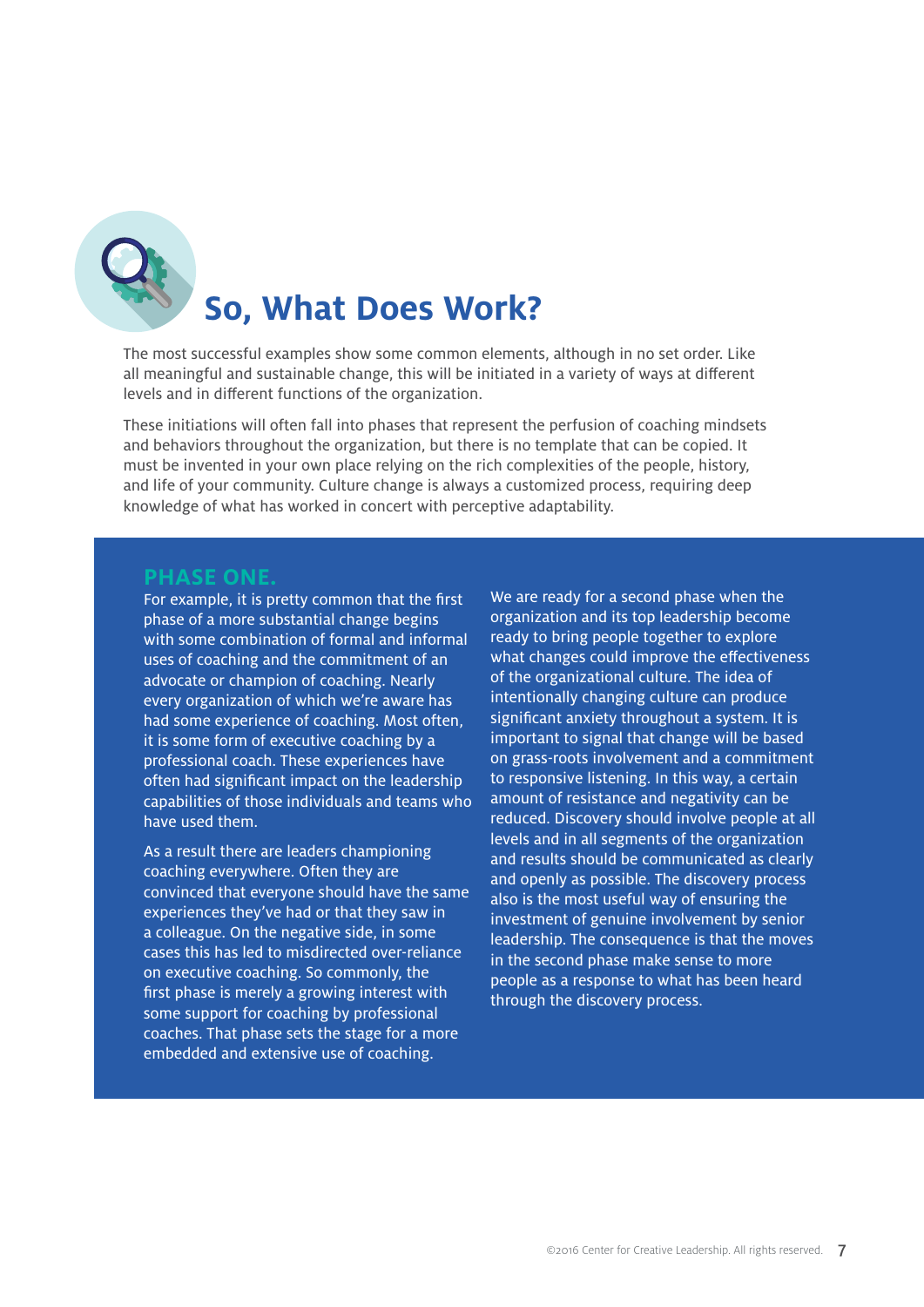

### **PHASE TWO. The second phase involves three additional components:**

Expansion of mentoring or peer coaching,

Intentional modeling of coaching behaviors by senior leadership, and

Training in coaching as an expected element of leadership development.

These can happen in any order, but the high value placed on effective mentoring is fundamental to moving the organization's relationship with coaching from a buyer of services to a miner of resources. We may be certain that mentoring is already having a positive effect in your organization, whether or not you have some formal support for it.

Humans seek guidance. In the complex and confusing environments of modern companies, the need for good mentoring is obvious to junior leaders. The difficulty is that many formal mentoring programs create impediments to the creation of value that mentoring can bring. Our legitimate concerns with how natural mentoring relationships sometimes become insular can lead to the creation of artificial structures that are only good at curbing some kinds of excess, but may not create the context for great mentoring. In other words, we have sometimes found mentoring programs that were designed to avoid a long list of problems without a clear picture of how they would create a climate of mutual support. We will turn to what makes mentoring programs work later in this paper. For now, the point is that mentoring is a natural way to expand the use of coaching by leaders.

The other two elements we associate with the second phase are 1) an intentional focus on what is modeled by senior executives because of its power to shape the organization's culture and 2) the addition of coaching skills training for managers at multiple levels in the organization. It is frankly astonishing the number of senior executives who think they can mandate behavior they do not show themselves. In our experience, the behavior of the senior leadership team sets the upper limit for what others will contribute.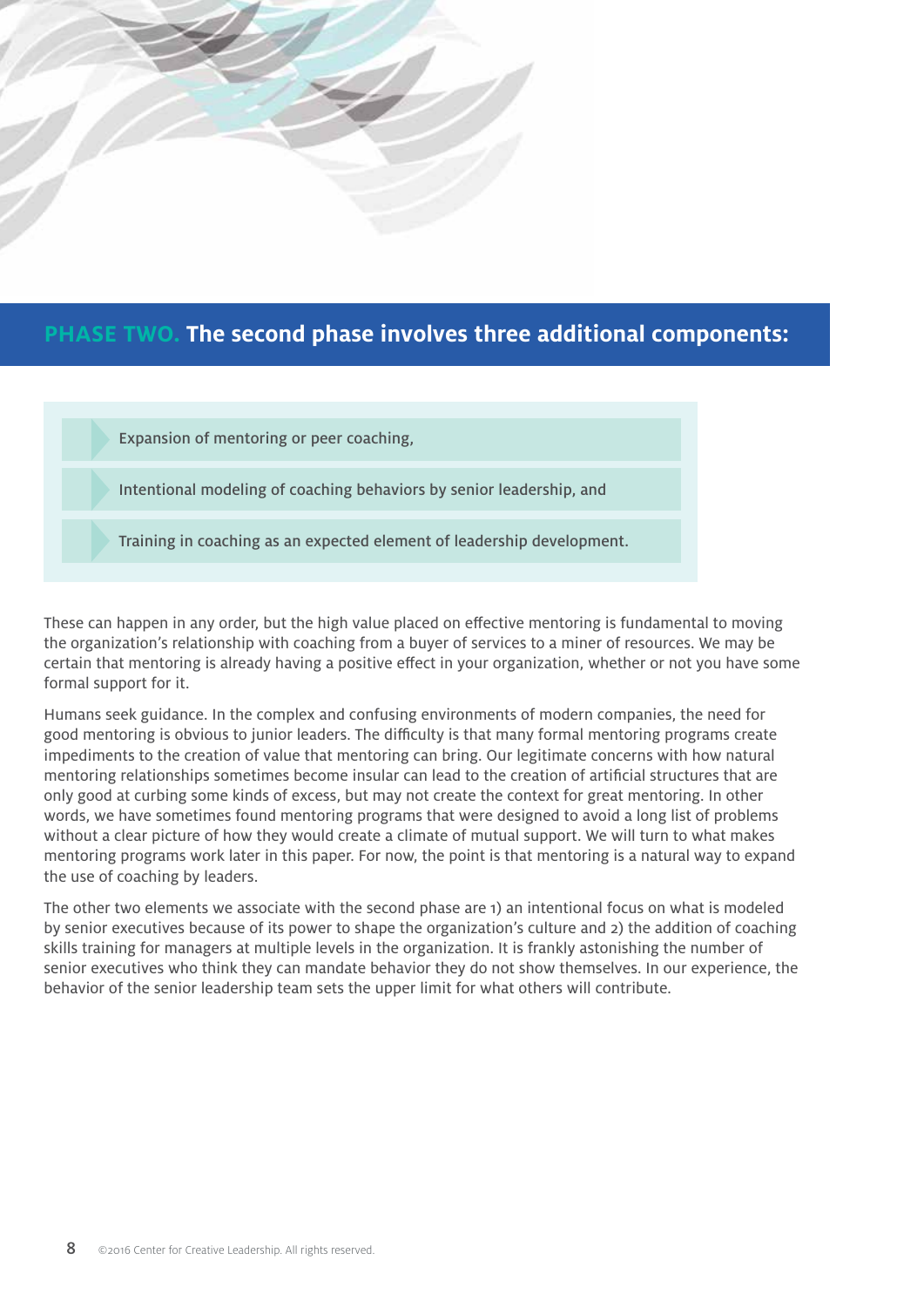

If senior executives are bossy and demanding, they can create a "pecking order" culture where the pain is passed through the levels to land on the most junior managers. In that case, no amount of training or exhortation will be effective in creating a culture that encourages innovation or ownership by the people. Fundamental to the creation of a coaching culture is a senior leadership team that solicits real feedback about their impact and makes it clear that they are teachable and willing to take responsibility for how they affect others.

When leaders are credible and consistent and there is alignment between what they promote and how they act, then training in coaching skills can be a powerful catalyst for change in an organization. Leaders who get as much training in coaching skills as they can—and manifest an earnest effort to apply what they learn—create a climate that encourages others to step up.

And let us be clear—almost no one is very good at coaching naturally. The ability to create space for others to think through things, to convey respect and openness, to help people bring their best to their work has to be learned. Some are fortunate and grow up with parents, teachers, and other leaders who have modeled these approaches. Most of us are introduced to coaching skills because we are not automatically good at listening and drawing others out. We all like to think we are good, but years of training managers and watching their shock when viewing themselves on video playback has convinced us that it is worth making coaching skills training a priority.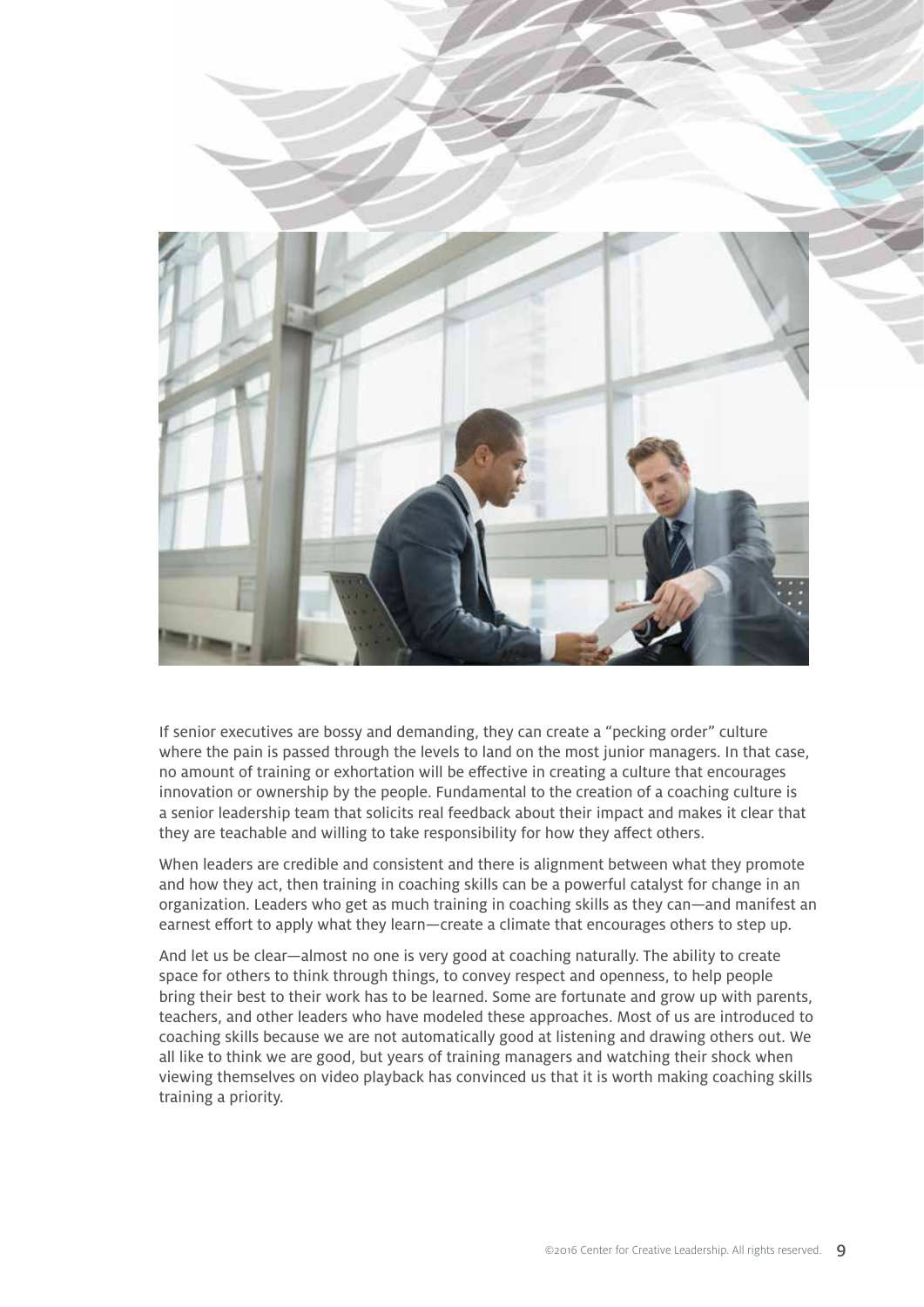### **PHASE THREE. The third phase involves four organizational moves:**

Taking over coach training functions for leaders by internal L&D or HR staff,

Removing structural impediments to coaching (reward structures that encourage autocratic or anti-developmental behavior by managers),

Providing world-class internal coaching professionals, and

Celebrating coaching as core to the organization's identity.

When we encounter these elements, it is clear that there has been a substantial sustained commitment to creating a different kind of culture. It suggests that ownership of the culture has moved from small segments of the organization, supported by external professionals, to be more integrated into the identity and habits of the organization. When we see companies with this level of commitment, we also find employees with significant loyalty to the company and to their managers.

It should be noted that these are not as significant when the first two phases have not taken place. It is certainly possible to create internal training for managers to be better coaches without any significant difference in the climate or culture of the organization. Like all programs, the environment into which such an offering is provided makes it powerful or weak. When managers are already convinced of the importance of this skillset and mindset, training is like handing the manager the right tool at the right time to get the job done.

What we're calling the third phase represents this shift to full ownership of the culture. Internal staff professionals operating at the same level of expertise have taken over training and coaching. External coaches will still be part of the coaching mix, but they are used in targeted ways that maximize the benefits of their objectivity and distance from internal politics. Reward systems have been modified to ensure that how leaders achieve their results and the human impact are fully weighted.

We do not advocate creating separate goals or objectives with specific rewards for coaching behavior and attitudes because the desired state is that those are seen as expected by everyone. However, there are often unbalanced reward plans that inadvertently promote autocratic or unhealthy leadership behaviors. Processes and policies can either help or hinder moving to a coaching culture. They hinder when we think they can make change happen. They are helpful when they are aimed at reducing roadblocks or hindrances to change. Similarly, coaching mindsets and behaviors are celebrated as defining expressions of the core values of the organization.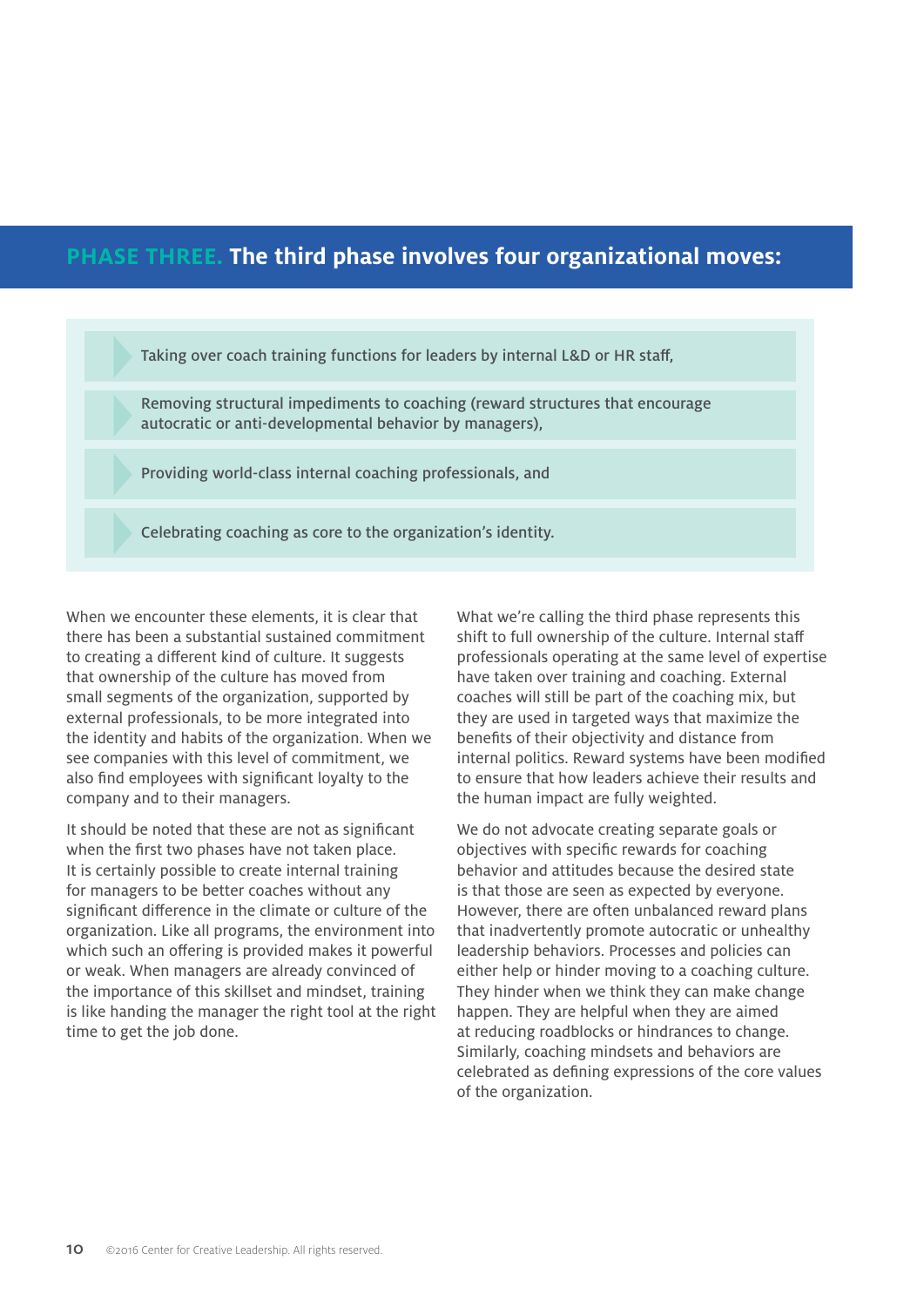

# **So, Where to Begin?**

If you believe that a culture that incorporates more of the benefits of coaching mindsets and behavior could improve your organization's performance, we have some suggestions about how to begin, develop, and sustain a change toward such a culture. Remember, that culture is a global description of the behavior of people, and your efforts will go as far as you are successful in engaging the hearts, minds, and actions of your people. Consequently, the first (and possibly last) step is getting a wide range of people asking this question:

### **"What are the specific, concrete behaviors, attitudes, and relationships that we need? How will they increase our capability to fulfill our mission as an organization?"**

So, an extended period of sponsored conversations within, between, and across levels, units, and regions can prepare the organization for significant change. The longer this can go on, and the larger number of boundaries bridged in these conversations, the more likely is a high degree of personal investment by your people.

Concurrent with these conversations should be an energetic discovery process primarily focused on identifying those places around the organization that are already demonstrating aspects of the desired culture. *What are people doing and how are groups making the kinds of behaviors and relationships we're targeting into group habits?* You are gathering the raw material for the stories that will serve to catalyze the energy and commitment required for major change.

Also, you will begin to create a community of the committed who will provide leadership to the change efforts. Diversity and commitment are the bywords for this group. They will become the

seed or acorn for the transformed organization. It is important that the people invited into the transformation community represent a wide range of boundary-spanning individuals. They may work at different levels and in different groups or divisions, but more important is that they are people who believe in, and practice, many cross-boundary relationships. They will become evangelists for the new culture, and many are already practicing the kinds of behaviors needed.

The point of the seed community is that it is a place where aspects of the desired culture are tried out, practiced, and internalized. The people who are spreading the word about the new culture will only be effective if they're demonstrating it in their own attitudes and behavior. This, too, must not be hurried or it will become easy to substitute slogans for actual change. That substitution will always communicate to the great body of the organization that we are not serious about change.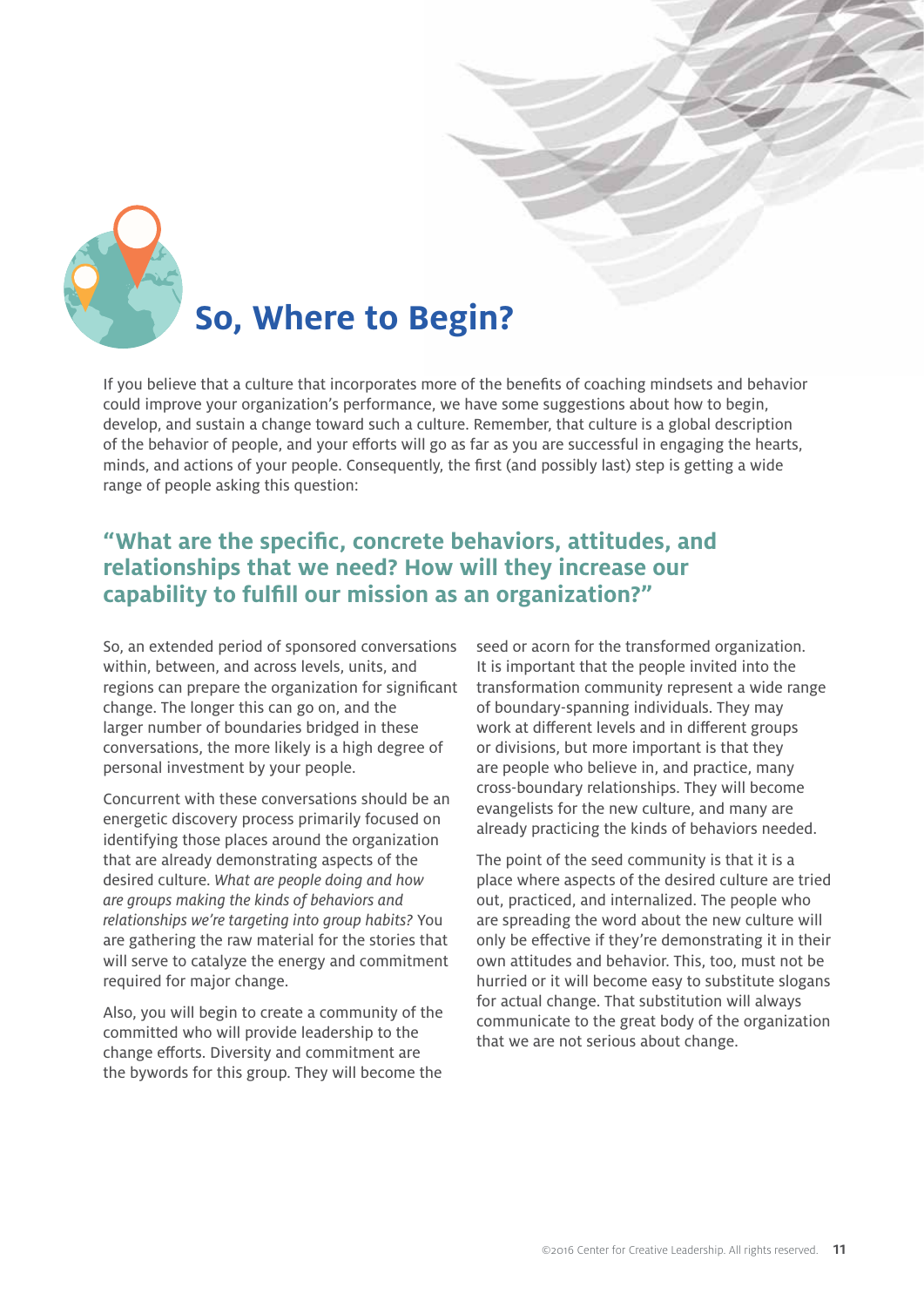

Once we have taken the steps necessary to begin a movement rather than a program, it is possible to take programmatic actions that will be believable steps toward the creation of the right kind of culture. Our experience is that people will readily respond to an invitation into a new organizational culture, but they will never be happy being pushed into it. In all these

steps, it is useful to remember that we are creating a demand through engaging people in the conversations early and creating an environment of exploration, discovery, and opportunity. We are inviting colleagues to join us so it is important that what we are experiencing and demonstrating is worth joining.

#### **ADD FEEDBACK ON EMOTIONAL CLIMATE FOR MANAGERS FEEDBACK ON EMOTIONAL CLIMATE FOR MANAGERS**



There is now a substantial body of research that points to the outsized influence team leaders and managers have on the emotional climate of their teams. We also have significant data that draws the connection between emotional climate and group performance. Yet, few organizations measure the perception of group climate when measuring the performance of managers.

Financial and goal achievement metrics are always lagging indicators and can profitably be balanced by assessment of group climate—a leading indicator. The addition of even a few questions about how their manager contributes to a sense of involvement and engagement can give a rough view of trends in a team climate. In turn, that can turn the focus of managers to the ways they engage their people via coaching questions and elicitation of their thinking.

#### **MENTORING MENTORING**



Mentoring is a valuable place to begin because mentoring happens naturally in any human group. It may occur rarely or be done poorly, but it is taking place. Extending means amplifying the mentoring that is already happening, affirming the value to the organization and to the people involved, and doing whatever can be done to remove roadblocks to mentor-mentee pairing and the process of mentoring. This might take the form of ensuring that mentoring is acknowledged in internal organizational communications and offering some form of networking tool that allows people to connect for mentoring. A networking tool might be a site or app, but it could also be hosting social gatherings at which people express their interest in mentoring or being mentored.

We hesitate to prescribe starting mentoring programs without guidance because many well-meaning programs are so poorly designed that they give mentoring a bad name within the organization. For instance, in naturallyoccurring mentoring it is common for a more senior person to offer mentoring to someone more junior. Because the relationship is not mandated, this often works very well. Unfortunately, in mentoring programs hosted by the organization, arranging for mentors to select mentees often leads to a variety of problems.

Mentors who are controlling, abusive, or working out their own problems can sour their mentees on the organization because it can be very hard to escape. They typically have more positional power than the mentee, and it is uncommon for senior leaders to be confronted directly about their behavior. We've known of mentees who have chosen to exit the company rather than face the discomfort of a powerful, but inept, mentor. These are easily avoided in well-designed programs.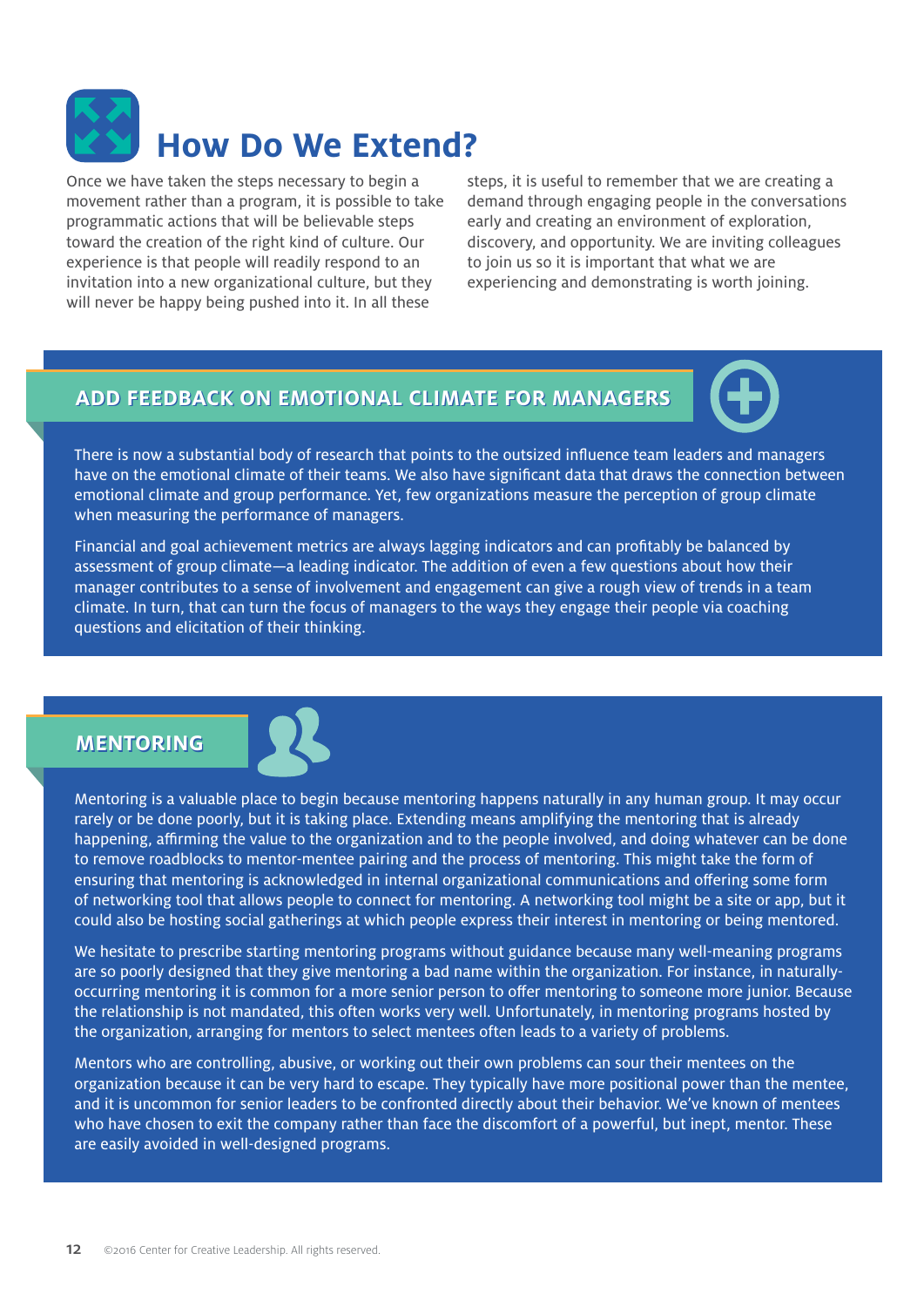#### **TEACH COACHING SKILLS TEACH COACHING SKILLS**



The solution for many mentoring problems is ensuring that mentors are well-equipped with coaching skills. Additionally, managers of knowledge workers who are good coaches have significantly better results. When we have taken the time to engage our people in defining the kind of working environment in which they can perform at their best, the need for basic coaching skills training becomes apparent to most people. The difficulty with many coaching skills training programs is that they are pushed on people who do not understand the business and leadership value of coaching. By following our graduated model, you will find that the demand for skills training can lead the provision of the training.

Coaching skills training should be initially provided by faculty who are themselves excellent coaches. The importance of demonstrating great coaching as part of training cannot be over estimated. In time more and more people will have the expertise to provide high-quality training, and it can be provided within the structure of corporate universities or most organizational development or learning departments. Coaching skills training that lacks video recording and debriefing is of limited value. Real improvement in behavior requires the opportunity to actually see what one is doing, or the assumption that this is easy can overtake reality.

### **THE ROLE OF SENIOR LEADERSHIP THE ROLE OF SENIOR LEADERSHIP**



Culture change can start anywhere in an organization, but it only becomes the dominant mindset when it is clear that the senior management not only believe in its importance, but practice it visibly. Let us say again, the performance of the senior executive team sets the upper limit to the performance of the whole organization when it comes to creating the right culture.

When we watch the actions of the senior team, what do we see? If we see people who can disagree but show radical respect for each other's viewpoints and competence, we are likely to behave similarly. If we see people who trust in the importance of honesty and believe that mutual understanding creates an opportunity for innovation, then we are likely to contribute our honesty and seek broad understanding of different viewpoints and the knowledge it uncovers. These are the core beliefs necessary for the move to a coaching culture. If the chief executive is willing to operate this way and hold self and others to these standards, then all the preparation, initiation, and extension can pay off in powerful ways.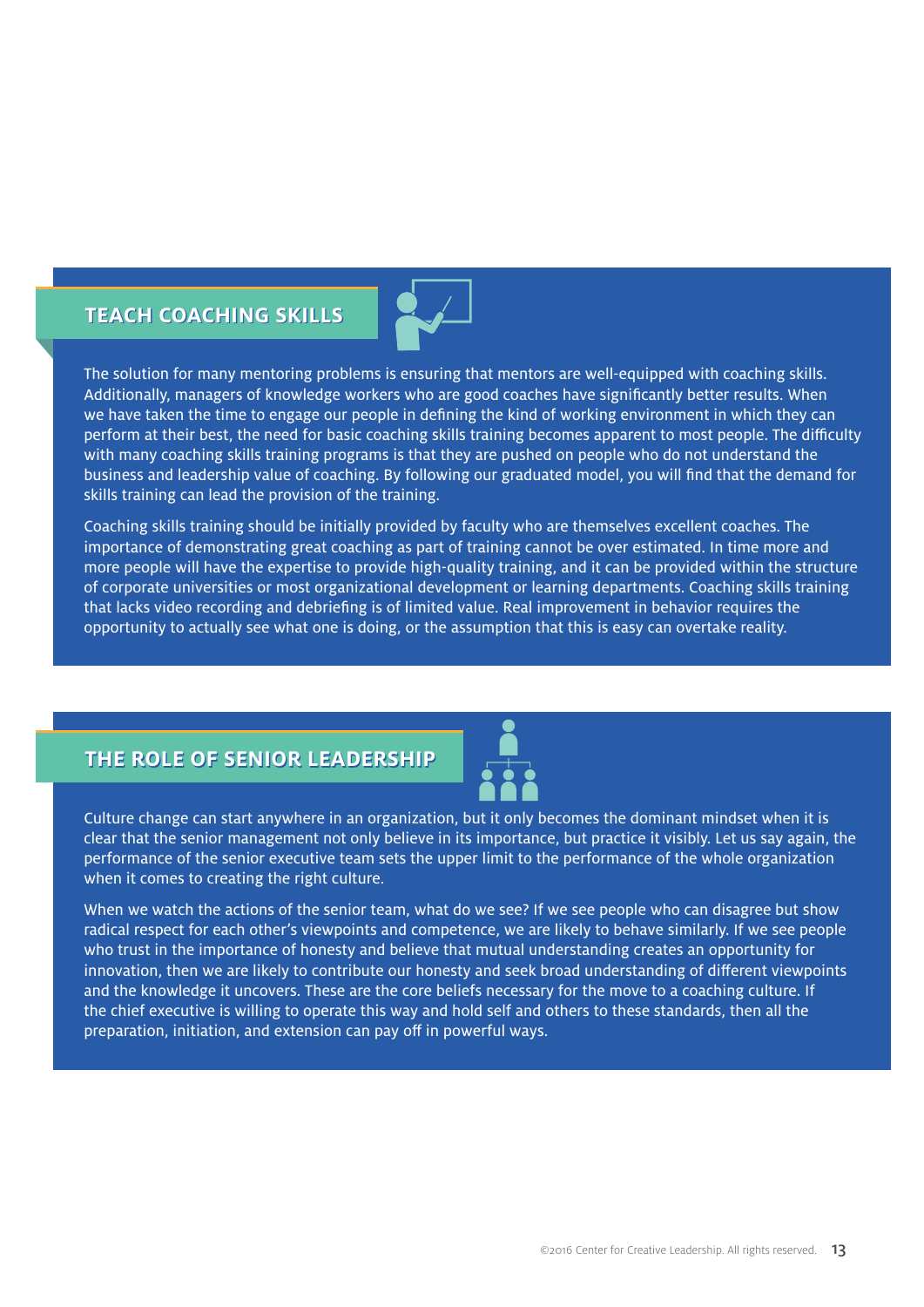

# **Implementing a Coaching Culture**

In this brief introduction to implementing a coaching culture, we've sought to make several key observations based on our experiences with companies of different sizes, in different industries, across the globe. Key to our experience is the reality that sustainable change requires capitalizing on what is already working and proving its worth in an organization. Although we are believers in the importance of organizational willingness to invest in the right culture, we are suspicious of giant initiatives that ignore the pace of human adaptation to change.

Starting small in multiple areas and providing the right resources to expand and adapt what is already working pays off more quickly because we are talking about changing behavior and relationships. Those changes require simultaneous changes in thinking and feeling, and they are expedited by trust in the intention, intelligence, and judgment of those propelling the changes.

Careful planning, systematic involvement of populations within the organization, and longterm commitment create the environment in which culture can adapt to meet the needs of the marketplace and the organization's success in it. It is worth the price, but don't underestimate what it will take. Get the right partners and begin today.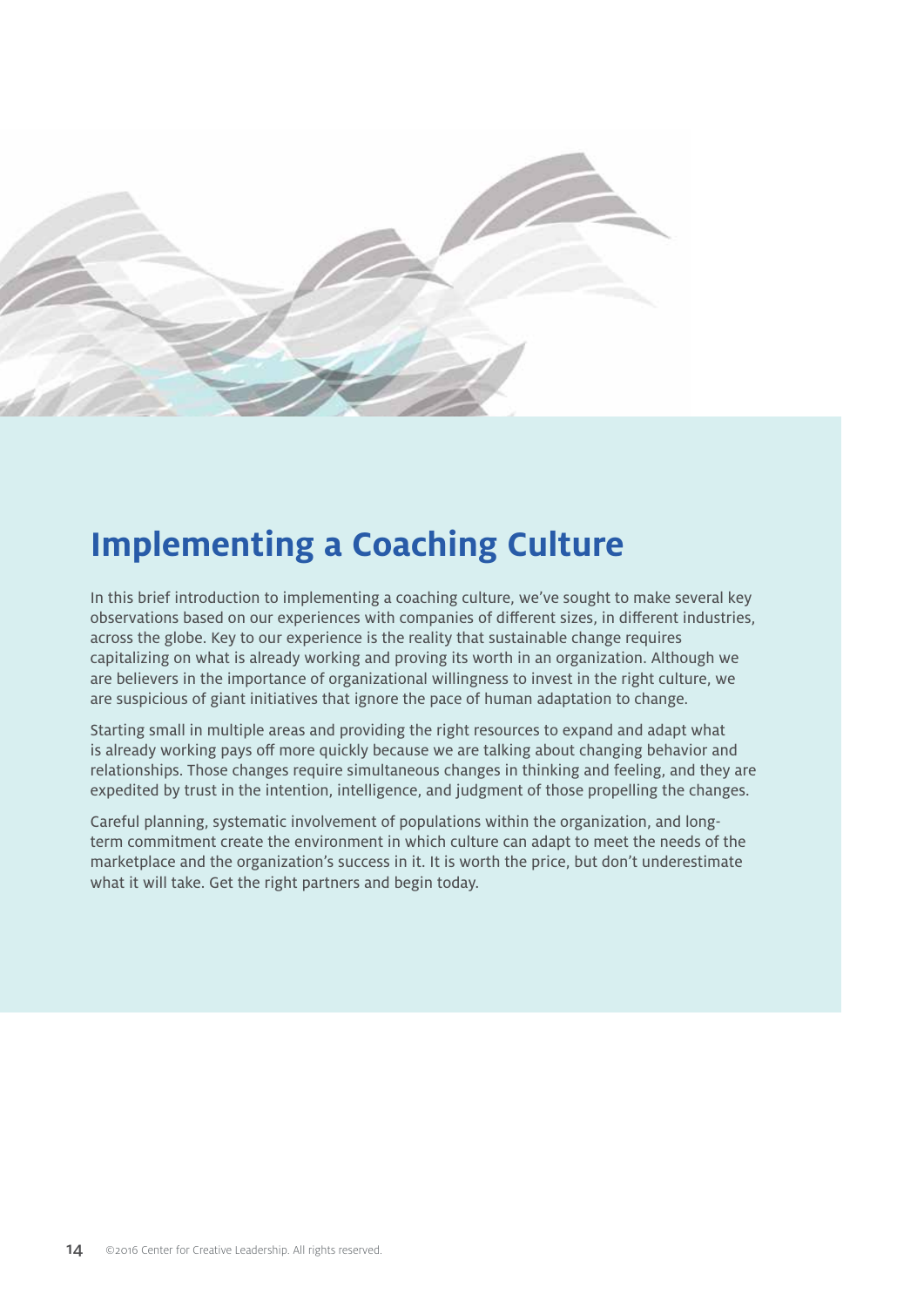# Culture Change

"To execute our business strategy, we need to change our culture. The current culture isn't working."

### TARGETED INTEGRATED SOLUTIONS

WHAT WE DO

Focus on leadership to change your culture. Leadership drives culture, and culture can make or break a strategy, merger, or business transformation.

#### THE RESULT

A strong, sustainable culture designed to support your business strategy. Engaged, high-performing employees who are clear, aligned, and committed to executing that strategy.

# How We Do It

|                 | <b>PHASE 1</b> Set the Course                                                                                                                                                                                                                                                                         | Create and<br><b>PHASE 2</b><br><b>Align Systems</b>                                                                                                                                                                            | <b>Engage the</b><br><b>PHASE 3</b><br>Whole                                                                                                                        |
|-----------------|-------------------------------------------------------------------------------------------------------------------------------------------------------------------------------------------------------------------------------------------------------------------------------------------------------|---------------------------------------------------------------------------------------------------------------------------------------------------------------------------------------------------------------------------------|---------------------------------------------------------------------------------------------------------------------------------------------------------------------|
| WHAT            | » Assess the nature, scope, risk, &<br>investment for change<br>» Explore and discuss leadership &<br>org culture (current and future<br>required state)<br>» Determine senior leaders' capability<br>and readiness for change                                                                        | » Engage key business leaders<br>» Assess and build change capability of<br>key leaders<br>» Scope required system changes (change<br>management)                                                                               | » Grow and instill the new culture<br>through leadership culture<br>» Implement full-scale, targeted<br>leadership & change architecture                            |
| <b>NOH</b>      | » Conduct interviews, focus groups,<br>surveys/assessments<br>» Network Analysis<br>» Session(s) with senior team<br>» Analyze data and implications for<br>leadership and change                                                                                                                     | » Individual and org assessments<br>» Conduct leadership culture change<br>forums and working sessions<br>» Continued work with senior team                                                                                     | » Catalyst courses<br>» Cross-functional work sessions<br>» Team and individual coaching<br>» Online learning<br>» Leaders leading leaders                          |
| <b>OUTCOMES</b> | » A clear map of the change landscape<br>» A senior team that understands its<br>role/responsibility in culture change<br>» An understanding of senior team<br>change readiness<br>» Identified key business leaders to<br>engage<br>» Scope, timing, objectives, and<br>metrics for Phases $2 & 8$ 3 | » Enhanced change capability of key<br>leaders<br>» A defined architecture to cascade<br>culture change<br>» A mapped change management process<br>to support the culture change<br>» Early results of culture change (metrics) | » Promised business results<br>» New capabilities and ways of<br>interacting<br>» Changed systems that align with<br>the culture change<br>» Metrics and evaluation |

### Culture-Change Tools and Content

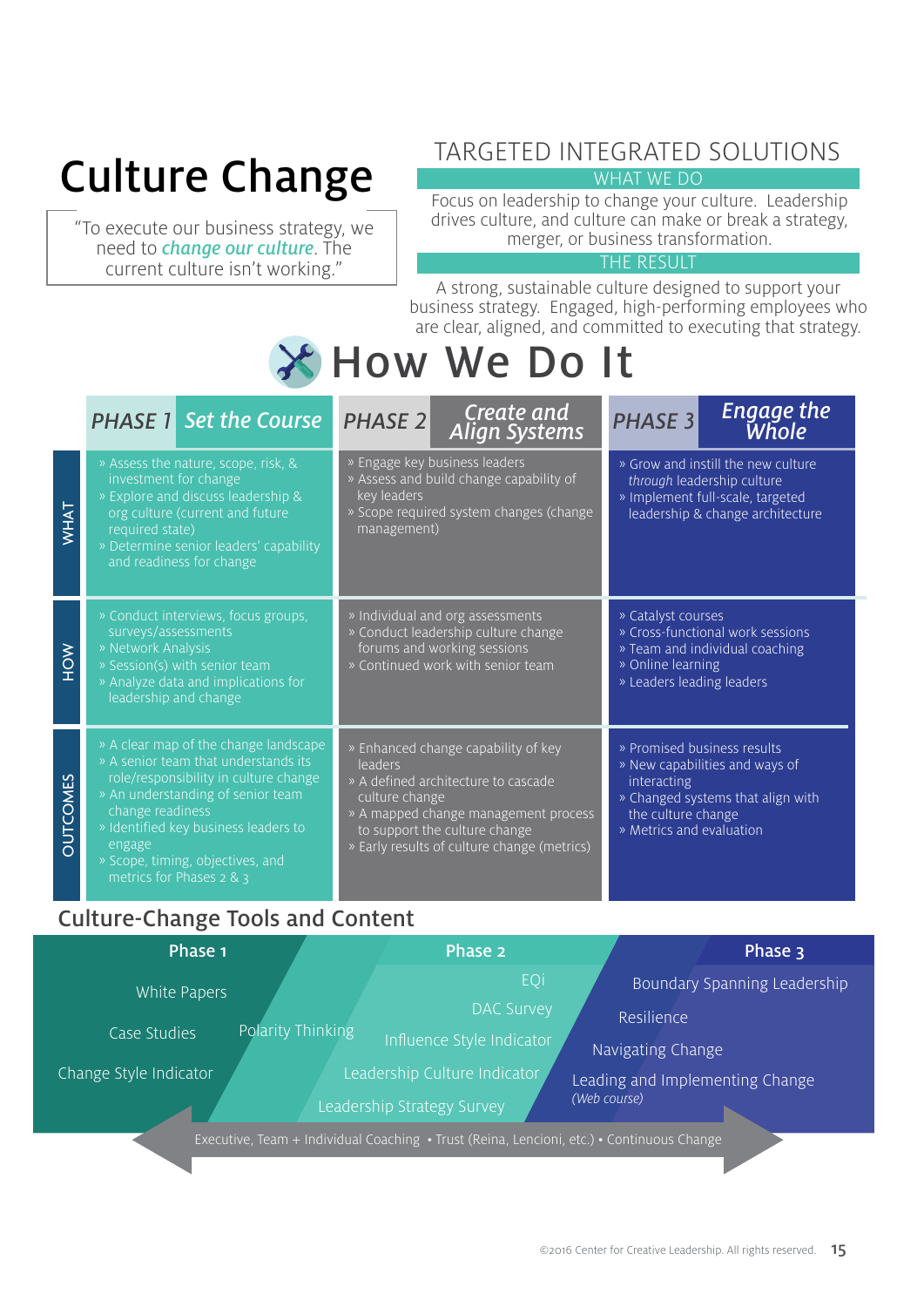| <b>SHIFT</b>                                                        | <b>TO</b>                                                                           |
|---------------------------------------------------------------------|-------------------------------------------------------------------------------------|
| Compliance as manager's objective.                                  | Creative engagement as objective.                                                   |
| Get it done right now.                                              | Get it done well today and better<br>tomorrow.                                      |
| It's enough to achieve a goal.                                      | It's enough to achieve a goal and<br>improve how we achieve tomorrow.               |
| People will get away with the least<br>possible effort and thought. | People will contribute more than<br>expected when inspired.                         |
| Action is enough.                                                   | Thought coupled with action will<br>always win.                                     |
| Meetings are a necessary evil.                                      | Meetings are where action that<br>requires face-to-face involvement<br>is targeted. |

Other modalities are used (1:1, asynchronous communication, documentary background, etc.) when appropriate to the outcomes desired.

*Images not in the public domain are designed by Freepik.*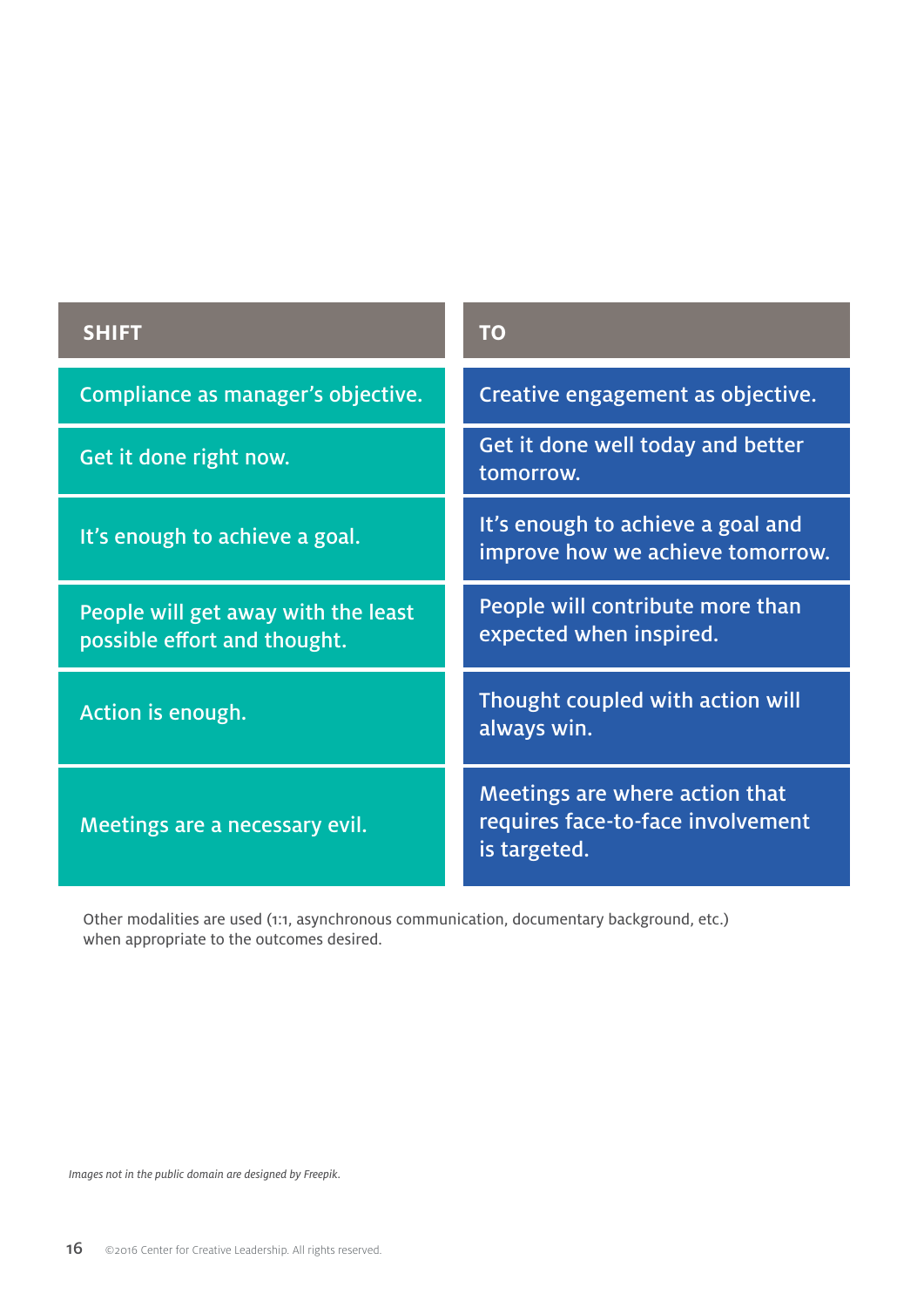### **About the Author**

**Douglas Riddle, PhD,** is a senior fellow and executive portfolio advisor at the Center for Creative Leadership (CCL®). Since 2004, Doug has led the coaching practice at CCL with a global team ensuring the best professional coaching and coaching education available to clients worldwide. Working in over 30 countries with more than 600 professionals devoted to advancing coaching knowledge and practice, CCL has emerged as one of the top providers of comprehensive coaching solutions for integrated leadership development. Doug is the lead editor of the widely praised *CCL Handbook of Coaching in Organizations* and multiple articles, conference presentations, and keynotes devoted to improving the quality of leadership. His practice is focused on work with senior executive teams and boards with particular expertise in healthcare leadership development.

To learn more about this topic or the Center for Creative Leadership's programs and products, please contact our Client Services team.

+1 800 780 1031 +1 336 545 2810 info@ccl.org